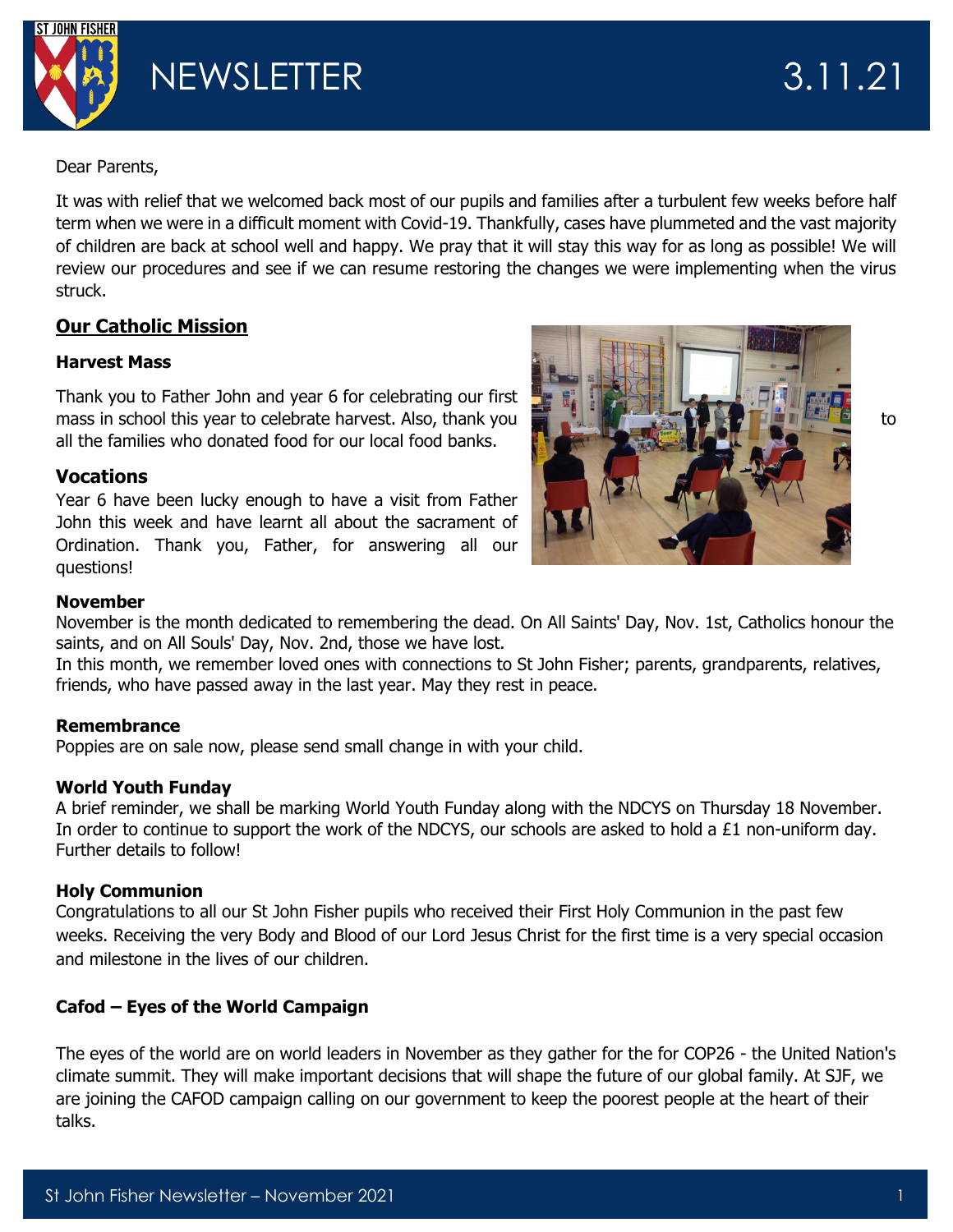

NEWSLETTER 3.11.21

We will be taking part in activities this week and next to raise awareness of this important topic – the stewardship of God's creation.

## [Watch here for more details.](https://www.youtube.com/watch?v=pv7PRf1fYUM)

## **Foundation Governors**

We are looking for practising Catholics who want to support Catholic education by becoming Foundation Governors at St John Fisher. This does not have to be a parent at the school - someone who has links with the school, a grandparent, a retiree or someone you think may be interested. Let them know! There is a shortage of foundation governors across the trust and it is important for Catholic education in Leicester and Leicestershire that there are vibrant governing bodies.

If you or someone you know is interested in becoming a Foundation Governor, please complete the 'Self-Nomination' form link ([http://www.dioceseofnottingham.uk/education/directors-governors/appointment](http://www.dioceseofnottingham.uk/education/directors-governors/appointment-foundation-governors)[foundation-governors](http://www.dioceseofnottingham.uk/education/directors-governors/appointment-foundation-governors) ) and email it to Julie Sweeney at NRCDES Governor Support [julie.sweeney@nottingham](mailto:julie.sweeney@nottingham-des.org.uk)[des.org.uk](mailto:julie.sweeney@nottingham-des.org.uk)

# **Catholic Life**

## **Synod 2021 /2023**

Pope Francis launched a Synod of the whole Church, last month, in which he asks that everyone in the Church listen to the voice of the Holy Spirit, dreaming and thinking of the type of Church we wish to be a part of. Along with all the bishops in the world, Bishop Patrick has asked each part of the diocese (parishes, chaplaincies, communities and schools) to be very involved in this listening and journeying process, so that as many voices as possible can be heard.

Our schools are central to the life and missionary activity of the Church. As many people are in our schools each day as are in our churches (pre-covid) on Sundays, and so there are a lot of voices to be heard! So that the voices of the young people can be heard loudly in our diocese, the bishop is asking for three actions over the coming three months:

That the Synod Prayer cards be distributed to each member of our school community, two each, so that one can be kept by the pupil and the other given to someone else who might be a bit distant from the Church. The Bishop asks that the prayer be prayed each day.

The Bishop has written a Pastoral Letter to be read in each school in our diocese. It is rare for the Bishop to write a pastoral letter specifically for the young people of our diocese, underlining the importance of the Synod and this journey.

## See letter attached.

We will be asking the children 3 questions over the next few weeks.

- 1. What is my dream for the Church and my school? How can we make this happen?
- 2. Who are the people who feel left out and excluded in the Church? How can we reach out, listen to and love them? Think of two ideas, one for now and one for the future, to help include them.
- 3. What does the Holy Spirit inspire us to do in our Church and school? What do you think the Holy Spirit is calling us to do next?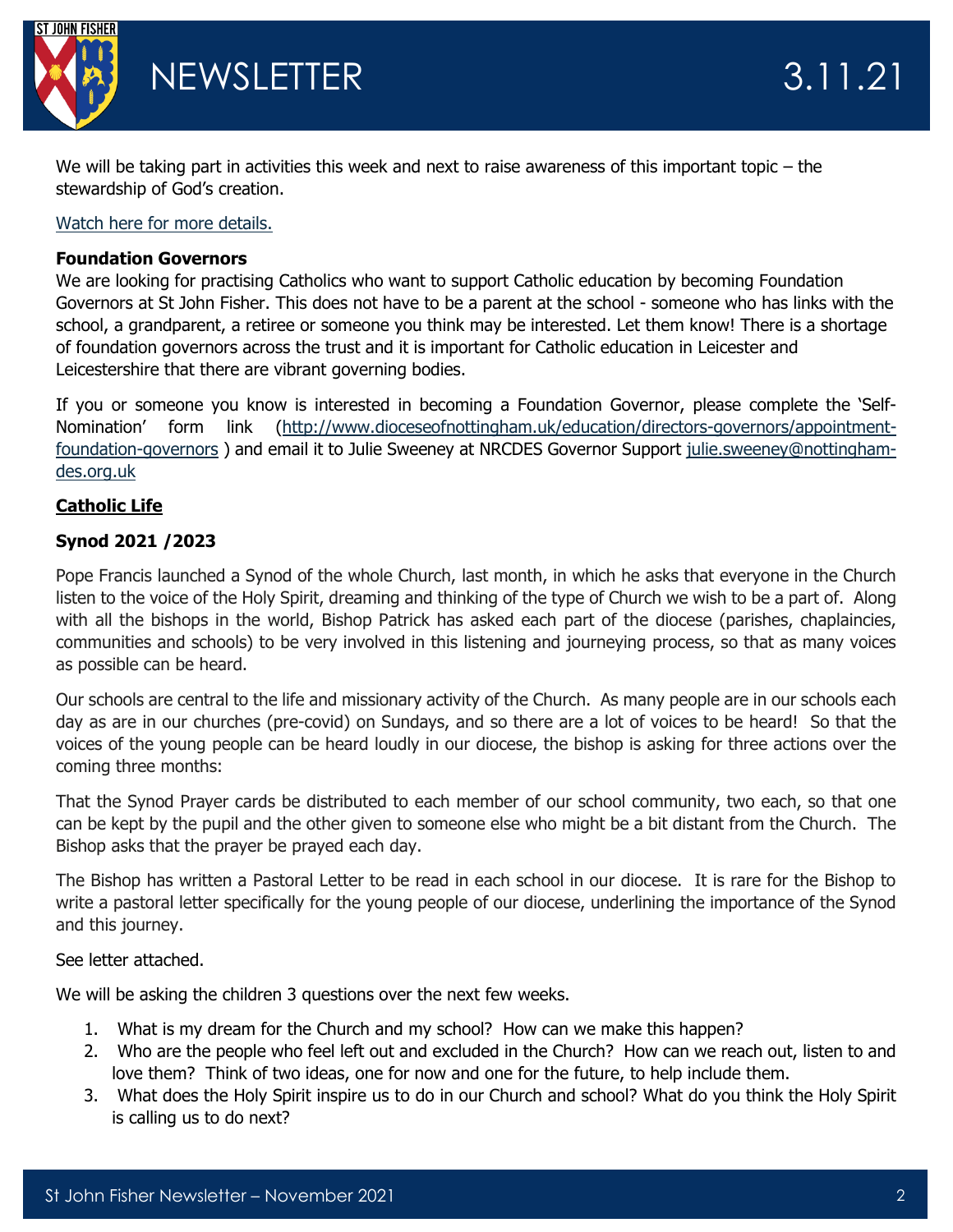

# **Sport and PE**

#### **Cross-country**

Well done to all our runners from year 3, 4, 5, and 6 who have been practicing cross country running over the past month through the Active Mile in balmy sunshine or brisk autumnal fare. There has been 5 cross country events already this year with another 2 coming up before the end of year. All performed magnificently – setting personal bests, showing determination, self-motivation and courage. They have been firsts, seconds, and top twenties galore in fields of 50 or more. Sometimes the weather has been lovely and other times awful, but the children's determination and grit never wavered.

Next event: Victoria Park  $4<sup>th</sup>$  November – over 40 children selected

## **Football**

Well done to our school football team who defeated Little Bowden in the Rice Bowl Preliminary Round 8-1. It was a brilliant performance – one of the best I have seen from St John Fisher for many years. Many thanks to all our parents and families who came to support. We play St Peter's CVA Hinckley in the next round – a Catholic derby!

#### **Swimming**

Unfortunately, we had to curtail the Year 5/6 programme of swimming due to the Covid outbreak at school but we started after half-term last Friday with Year 3/4 swimming. This was the first time either of these classes went school swimming and we are pleased at how they coped with the bus travel, swimming pool experience and changing. Please note there will be no swimming on November 19<sup>th</sup> due to a school INSET day but we have rescheduled this for December 17<sup>th</sup>.

#### **Book fair**

St John Fisher's annual book fair will be in school from Friday 5th November until Wednesday 10th November. Please be advised that it is NOT HALF PRICE. We will be running it "remotely" as we did last year in order to keep everyone safe. Please see the letter that was sent on Parentmail this week for details of how to order.

#### **Dates for the diary - Nativities**

We know how much our parents and families love attending and watching their children perform in the annual nativity plays. We are putting on three separate nativity plays – Reception, Year 1 and Year 2. There will be a public performance for each one so families can come and watch. See calendar overleaf for more details. Our children will soon be busy rehearsing for this year's performances.

#### **Admissions applications for Autumn Term 2022**

Children are admitted to the school in September of the year in which they have their fifth birthday. If there is anyone who wishes to apply for a place for September 2022 (d.o.b. 01.09.2017 – 31.08.2018) please obtain an 'Expression of Interest' form from the School Office. There is also a requirement to fill in an LA form before January 15<sup>th</sup> 2022. This form can be found at www.leics.gov.uk/admissions.

Please inform any interested family or friends!

Open morning for prospective parents:  $12<sup>th</sup>$  November 9-11 a.m.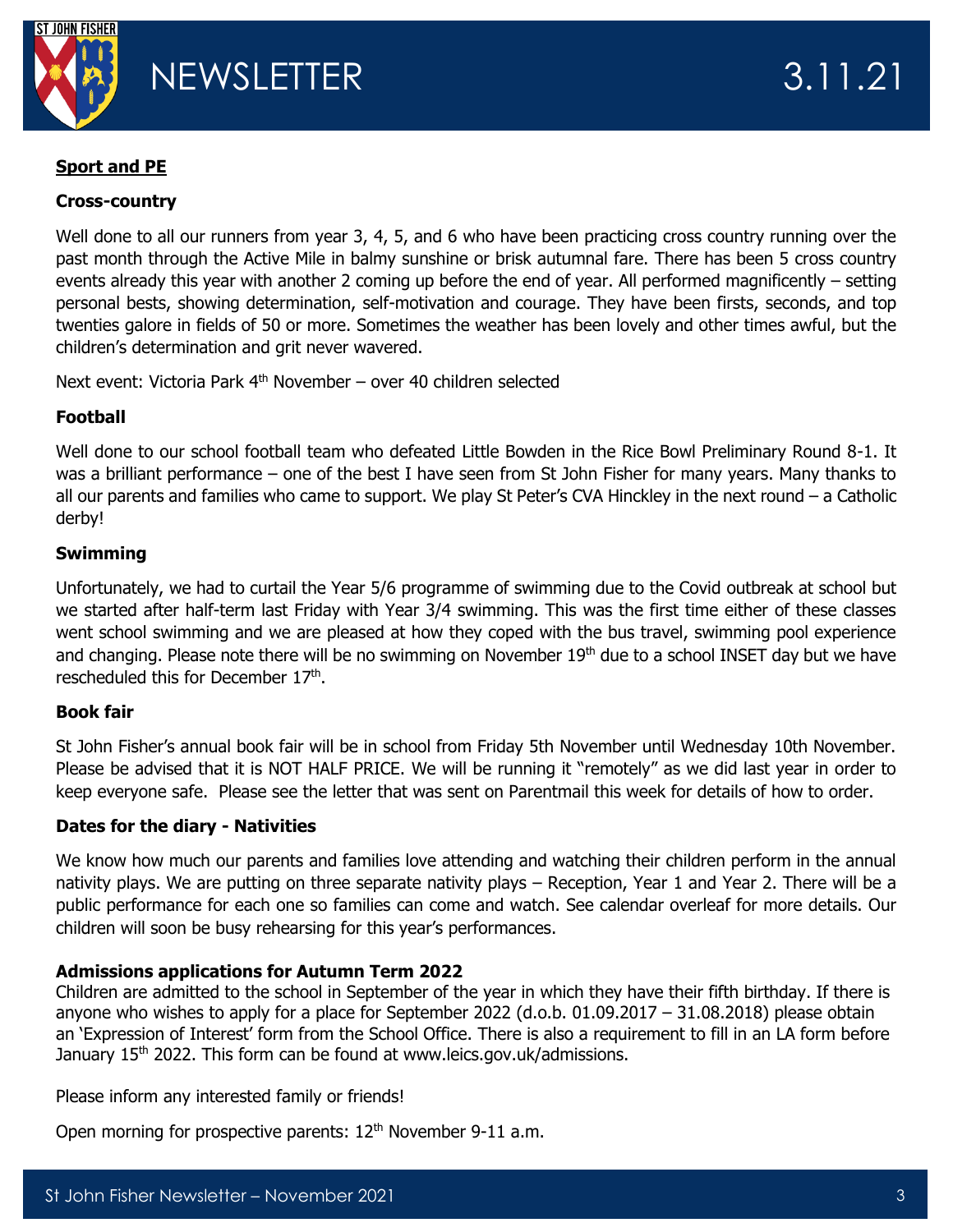

Stay safe.

God bless,

AGamon

Mr Gallagher